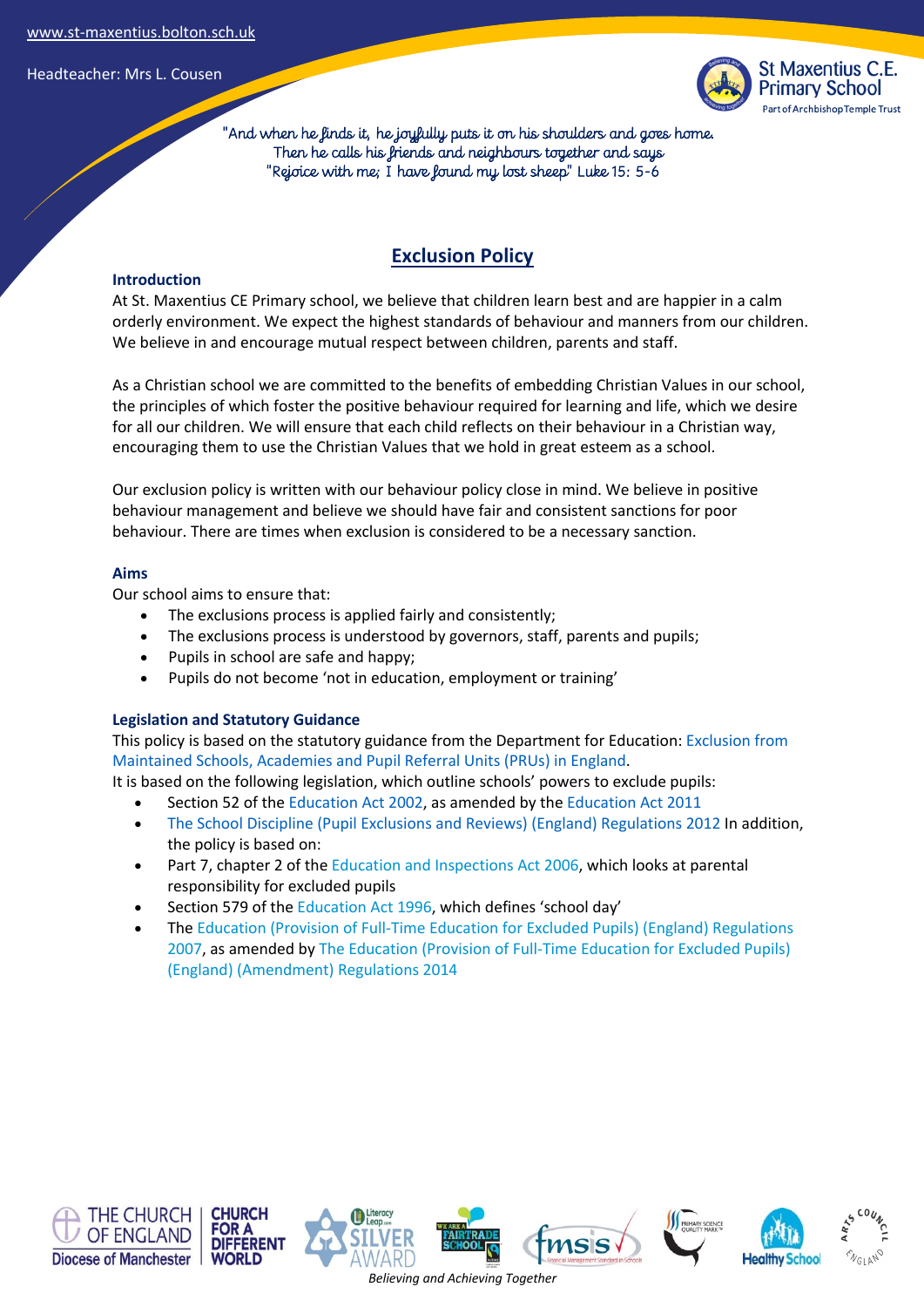

 "And when he finds it, he joyfully puts it on his shoulders and goes home. Then he calls his friends and neighbours together and says "Rejoice with me; I have found my lost sheep" Luke 15: 5-6

## **The Decision to Exclude**

Only the Headteacher can exclude a pupil from school. All exclusions, including permanent exclusion, will be taken as a last resort.

Our school is aware that off-rolling is unlawful. Ofsted defines off-rolling as:

*"...the practice of removing a pupil from the school roll without a formal, permanent exclusion or by encouraging a parent to remove their child from the school roll, when the removal is primarily in the interests of the school rather than in the best interests of the pupil."*

We are committed to following all statutory exclusions procedures to ensure that every child receives an education in a safe and caring environment.

A decision to exclude a pupil will be taken only:

- In response to serious or persistent breaches of the school's behaviour policy, and
- If allowing the pupil to remain in school would seriously harm the education or welfare of others.
- Before deciding whether to exclude a pupil, either permanently or for a fixed period, the headteacher will: • Consider all the relevant facts and evidence, including any contributing factors behind the behaviours
- Where practical, allow the pupil to give their version of events; Consider if the pupil has special educational needs (SEN).

## **Roles and Responsibilities**

## **The Headteacher:**

## **Informing parents**

The Headteacher will immediately provide the following information, in writing (using Bolton Council template letters), to the parents of an excluded pupil:

- The reason(s) for the exclusion;
- The length of a fixed-term exclusion or, for a permanent exclusion, the fact that it is permanent;
- Information about parents' right to make representations about the exclusion to the governing board and how the pupil may be involved in this;
- How any representations should be made;
- Where there is a legal requirement for the governing board to meet to consider the reinstatement of a pupil, and that parents have a right to attend a meeting, be represented at a meeting (at their own expense) and to bring a friend.

The Headteacher will also notify parents by the end of the afternoon session on the day their child is excluded that for the first 5 school days of an exclusion, or until the start date of any alternative provision where this is earlier, parents are legally required to ensure that their child is not present in a public place during school hours without a good reason. Parents may be given a fixed penalty notice or prosecuted if they fail to do this.







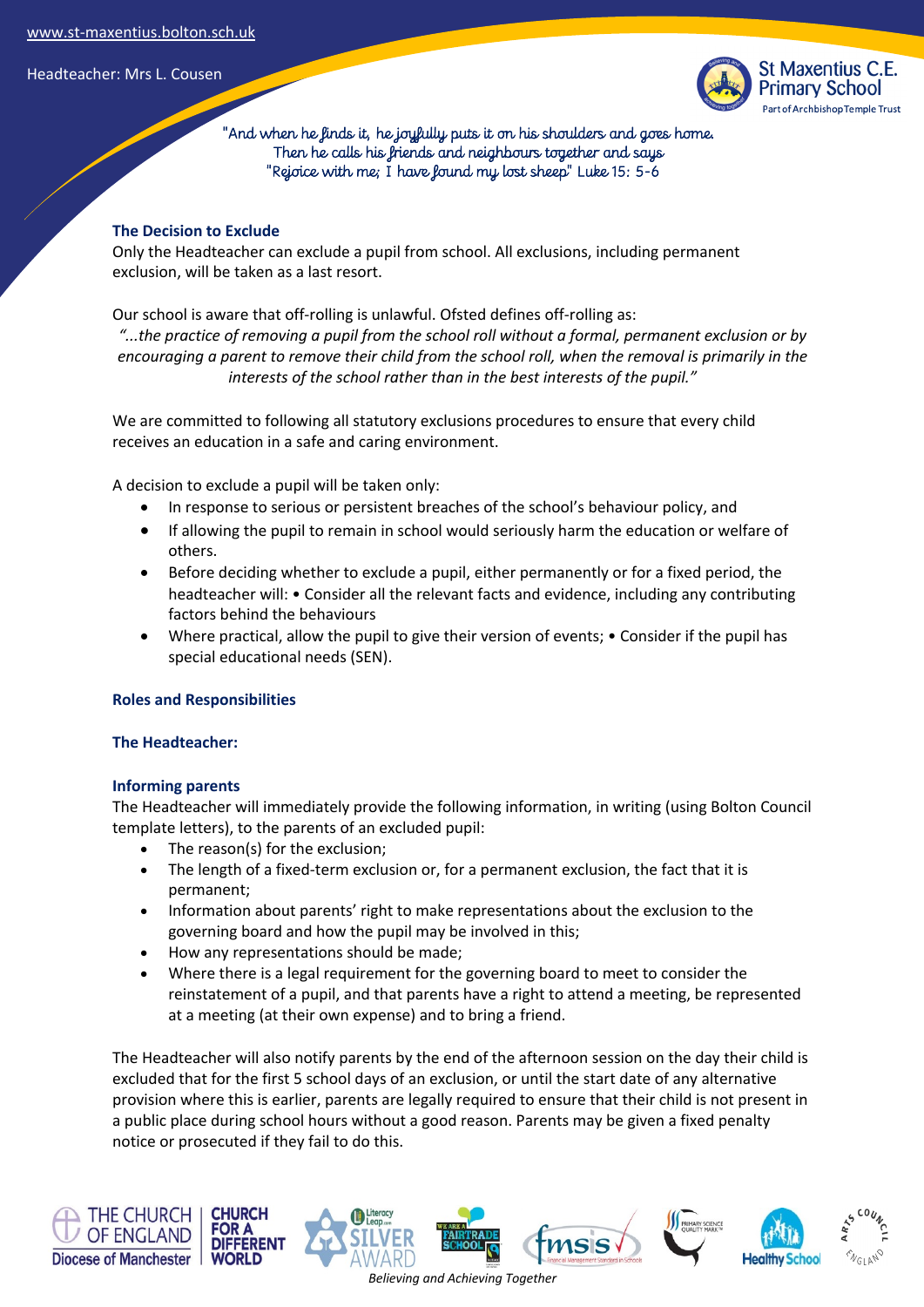

 "And when he finds it, he joyfully puts it on his shoulders and goes home. Then he calls his friends and neighbours together and says "Rejoice with me; I have found my lost sheep" Luke 15: 5-6

If alternative provision is being arranged, the following information will be included when notifying parents of an exclusion:

• The start date for any provision of full-time education that has been arranged;

• The start and finish times of any such provision, including the times for morning and afternoon sessions, where relevant;

- The address at which the provision will take place;
- Any information required by the pupil to identify the person they should report to on the first day.

Where this information on alternative provision is not reasonably ascertainable by the end of the afternoon session, it may be provided in a subsequent notice, but it will be provided no later than 48 hours before the provision is due to start. The only exception to this is where alternative provision is to be provided before the sixth day of an exclusion, in which case the information can be provided with less than 48 hours' notice with parents' consent.

## **Informing the governing board and local authority**

The Headteacher will immediately notify the governing board, Trust CEO and the local authority (LA) of a permanent exclusion, including:

- When a fixed-period exclusion is followed by a decision to permanently exclude a pupil;
- Exclusions which would result in the pupil being excluded for more than 5 school days (or more than 10 lunchtimes) in a term;
- Exclusions which would result in the pupil missing a public examination;
- For a permanent exclusion, if the pupil lives outside the LA in which the school is located, the Headteacher will also immediately inform the pupil's 'home authority' of the exclusion and the reason(s) for it without delay.

For all other exclusions, the headteacher will notify the governing body once a term.

## **The Governing Body**

Responsibilities regarding exclusions are delegated to the Governing Body Disciplinary Panel consisting of at least 3 governors.

The Governing Body Disciplinary Panel has a duty to consider the reinstatement of an excluded pupil. The governing body has a duty to consider the reinstatement of an excluded pupil. Within 14 days of receipt of a request, the governing board will provide the secretary of state with information about any exclusions in the last 12 months.

For a fixed-period exclusion of more than 5 school days, the governing board will arrange suitable full-time education for the pupil. This provision will begin no later than the sixth day of the exclusion.

# **The Local Authority**

For permanent exclusions, the LA is responsible for arranging suitable full-time education to begin no later than the sixth day of the exclusion.











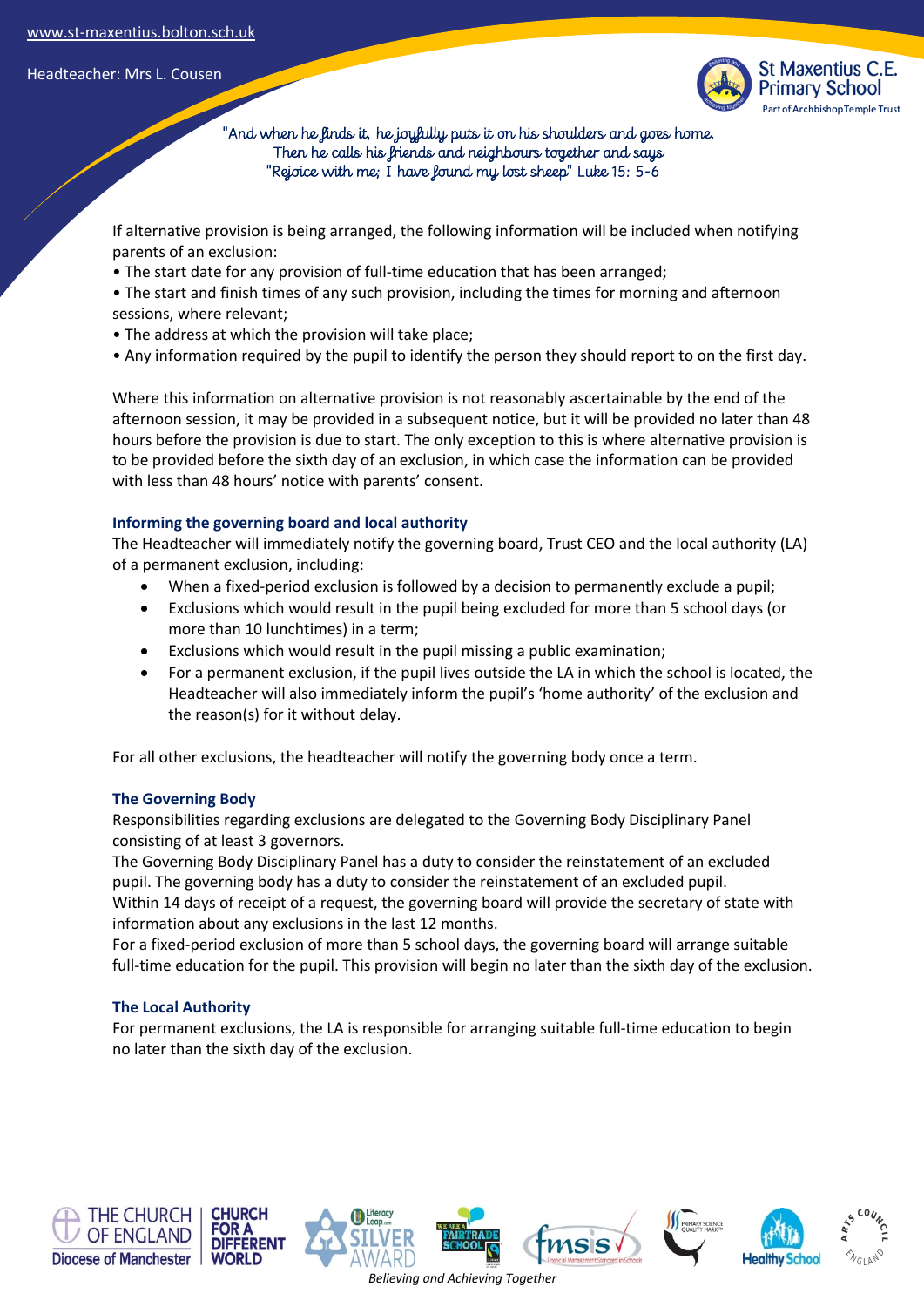

 "And when he finds it, he joyfully puts it on his shoulders and goes home. Then he calls his friends and neighbours together and says "Rejoice with me; I have found my lost sheep" Luke 15: 5-6

## **Considering the Reinstatement of a Pupil**

The Governing Body Disciplinary Panel will consider the reinstatement of an excluded pupil within 15 school days of receiving the notice of the exclusion if:

- The exclusion is permanent
- It is a fixed-term exclusion which would bring the pupil's total number of school days of exclusion to more than 15 in a term
- It would result in a pupil missing a public examination or national curriculum test

The requirements are different for fixed-period exclusions where a pupil would be excluded for more than five but less than 15 school days in the term. In this case, if the parents make representations, the governing board must consider within 50 school days of receiving the notice of exclusion whether the excluded pupil should be reinstated. In the absence of any representations from the parents, the governing board is not required to meet and cannot direct the reinstatement of the pupil.

Where reinstatement would make no practical difference because for example, the pupil has already returned to school following the expiry of a fixed-period exclusion or the parents make clear they do not want their child reinstated, the governing body must still consider whether the pupil should be officially reinstated. If it decides against reinstatement of a pupil who has been permanently excluded the parents can request an independent review.

Where an exclusion would result in a pupil missing a public examination, the Governing Body Disciplinary Panel will consider the reinstatement of the pupil before the date of the examination. If this is not practicable, the Governing Body Disciplinary Panel will consider the exclusion and decide whether or not to reinstate the pupil.

The Governing Body Disciplinary Panel can either:

- Decline to reinstate the pupil, or
- Direct the reinstatement of the pupil immediately, or on a particular date

In reaching a decision the Governing Body Disciplinary Panel will consider whether the exclusion was lawful, reasonable and procedurally fair and whether the Headteacher followed their legal duties. They will decide whether or not a fact is true 'on the balance of probabilities', which differs from the criminal standard of 'beyond reasonable doubt', as well as any evidence that was presented in relation to the decision to exclude.

Minutes will be taken of the meeting, and a record of evidence considered kept. The outcome will also be recorded on the pupil's educational record.

The Governing Body Disciplinary Panel will notify, in writing, the Headteacher, parents and the LA of its decision, along with reasons for its decision, without delay.

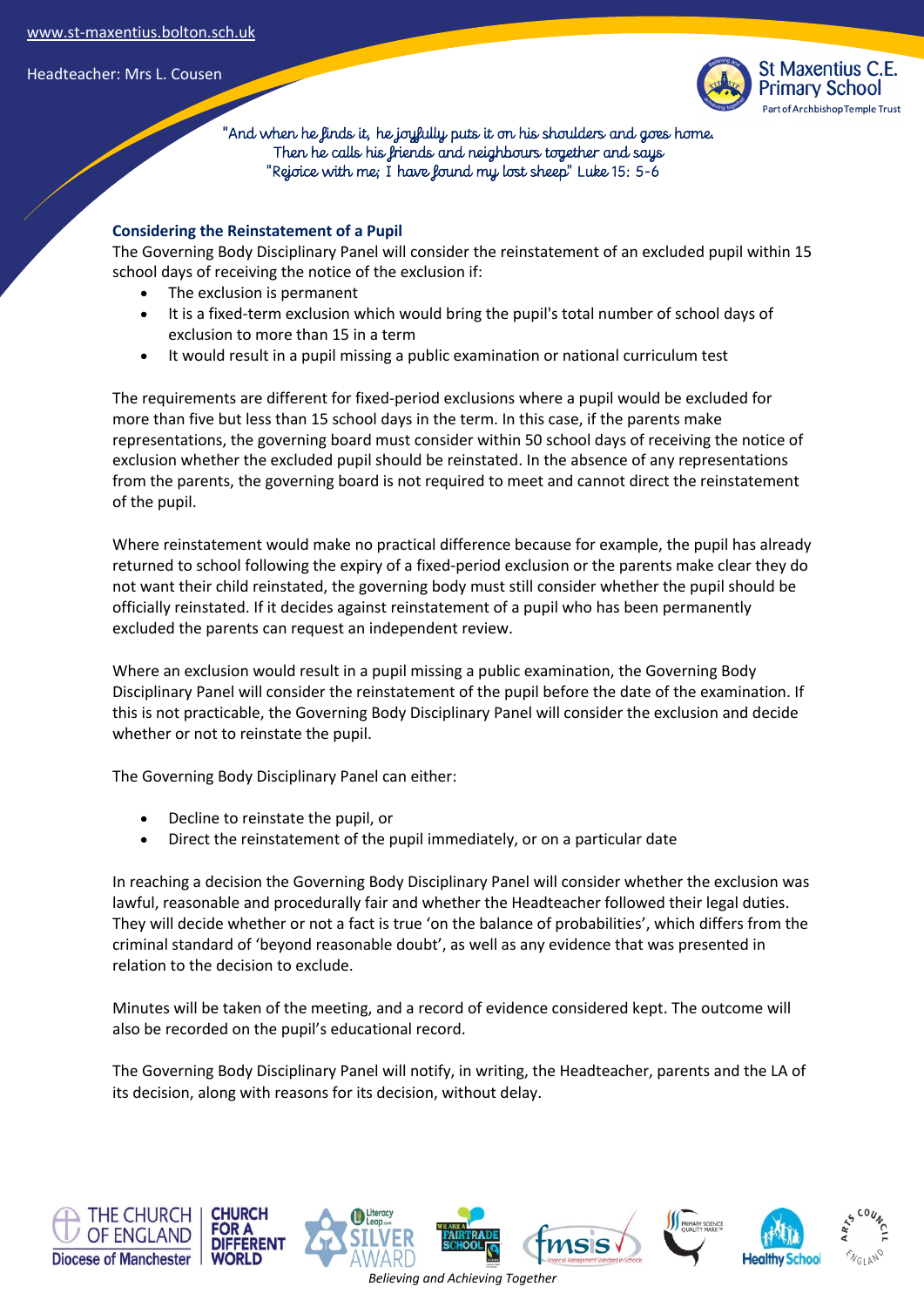

 "And when he finds it, he joyfully puts it on his shoulders and goes home. Then he calls his friends and neighbours together and says "Rejoice with me; I have found my lost sheep" Luke 15: 5-6

Where an exclusion is permanent, the Governing Body Disciplinary Panel's decision will also include the following:

- The fact that it is permanent;
- Notice of parents' right to ask for the decision to be reviewed by an independent review panel, and:
- The date by which an application for an independent review must be made;
- The name and address to whom an application for a review should be submitted;
- That any application should set out the grounds on which it is being made and that, where appropriate, reference to how the pupil's SEN are considered to be relevant to the exclusion;
- That, regardless of whether the excluded pupil has recognised SEN, parents have a right to require the LA to appoint a SEN expert to attend the review;
- Details of the role of the SEN expert and that there would be no cost to parents for this appointment;
- That parents must make clear if they wish for a SEN expert to be appointed in any application for a review;
- That parents may, at their own expense, appoint someone to make written and/or oral representations to the panel, and parents may also bring a friend to the review.
- That if parents believe that the exclusion has occurred as a result of discrimination, they may make a claim under the Equality Act 2010 to the first-tier tribunal (special educational needs and disability), in the case of disability discrimination, or the county court, in the case of other forms of discrimination. A claim of discrimination made under these routes should be lodged within 6 months of the date on which the discrimination is alleged to have taken place.

## **An Independent Review**

•

If parents apply for an independent review, the academy trust will arrange for an independent panel to review the decision of the governing body not to reinstate a permanently excluded pupil. Applications for an independent review must be made within 15 school days of notice being given to the parents by the Governing Body Disciplinary Panel of its decision to not reinstate a pupil. A panel of 3 or 5 members will be constituted with representatives from each of the categories below. Where a 5-member panel is constituted, 2 members will come from the school governor's category and 2 members will come from the headteacher category. A lay member to chair the panel who has not worked in any school in a paid capacity, disregarding any experience as a school governor or volunteer. School governors who have served as a governor for at least 12 consecutive months in the last 5 years, provided they have not been teachers or headteachers during this time. Headteachers or individuals who have been a headteacher within the last 5 years.

A person may not serve as a member of a review panel if they:

- Are a member/director of the academy trust, or governing board of the excluding school;
- Are the headteacher of the excluding school, or have held this position in the last 5 years;
- Are an employee of the academy trust, or the governing body, of the excluding school (unless they are employed as a headteacher at another school);